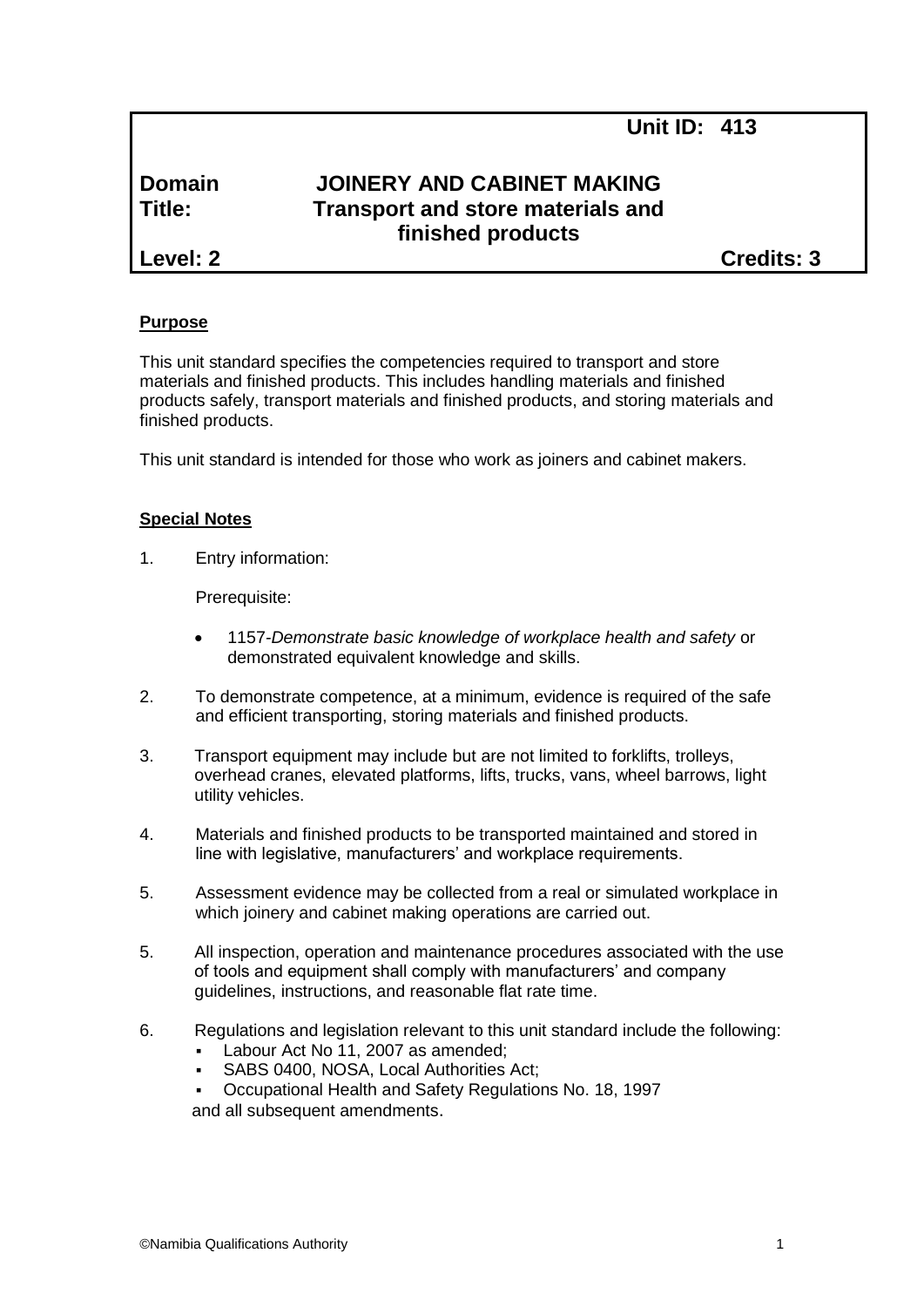# **Quality Assurance Requirements**

This unit standard and others within this subfield may be awarded by institutions which meet the accreditation requirements set by the Namibia Qualifications Authority and the Namibia Training Authority and which comply with the national assessment and moderation requirements. Details of specific accreditation requirements and the national assessment arrangements are available from the Namibia Qualifications Authority on [www.namqa.org](http://www.namqa.org/) and the Namibia Training Authority on [www.nta.com.na.](http://www.nta.com.na/)

# **Elements and Performance Criteria**

## **Element 1: Handling materials and finished products safely**

#### **Performance criteria**

- 1.1 Methods for the safe handling of materials and finished products are identified and assessed in line with workplace procedures.
- 1.2 Materials and finished products are safely handled in line with workplace procedures.

## **Element 2: Transport materials and finished products**

#### **Performance criteria**

- 2.1 Methods of transporting materials and finished products are identified.
- 2.2 Volume and weight of loads to be transported is checked for compliance with appropriate means of transport.
- 2.3 Safely stacking and securing using appropriate protective methods in line with workplace requirements are explained and demonstrated.
- 2.4 Materials and finished products are transported in a manner consistent with safety, legislative and workplace requirements are demonstrated.

#### **Element 3: Store materials and finished products**

#### **Performance criteria**

- 3.1 Storage methods for different materials and finished products are explained and demonstrated.
- 3.2 Materials and finished products are safely stored using correct methods, procedures and standard practices.